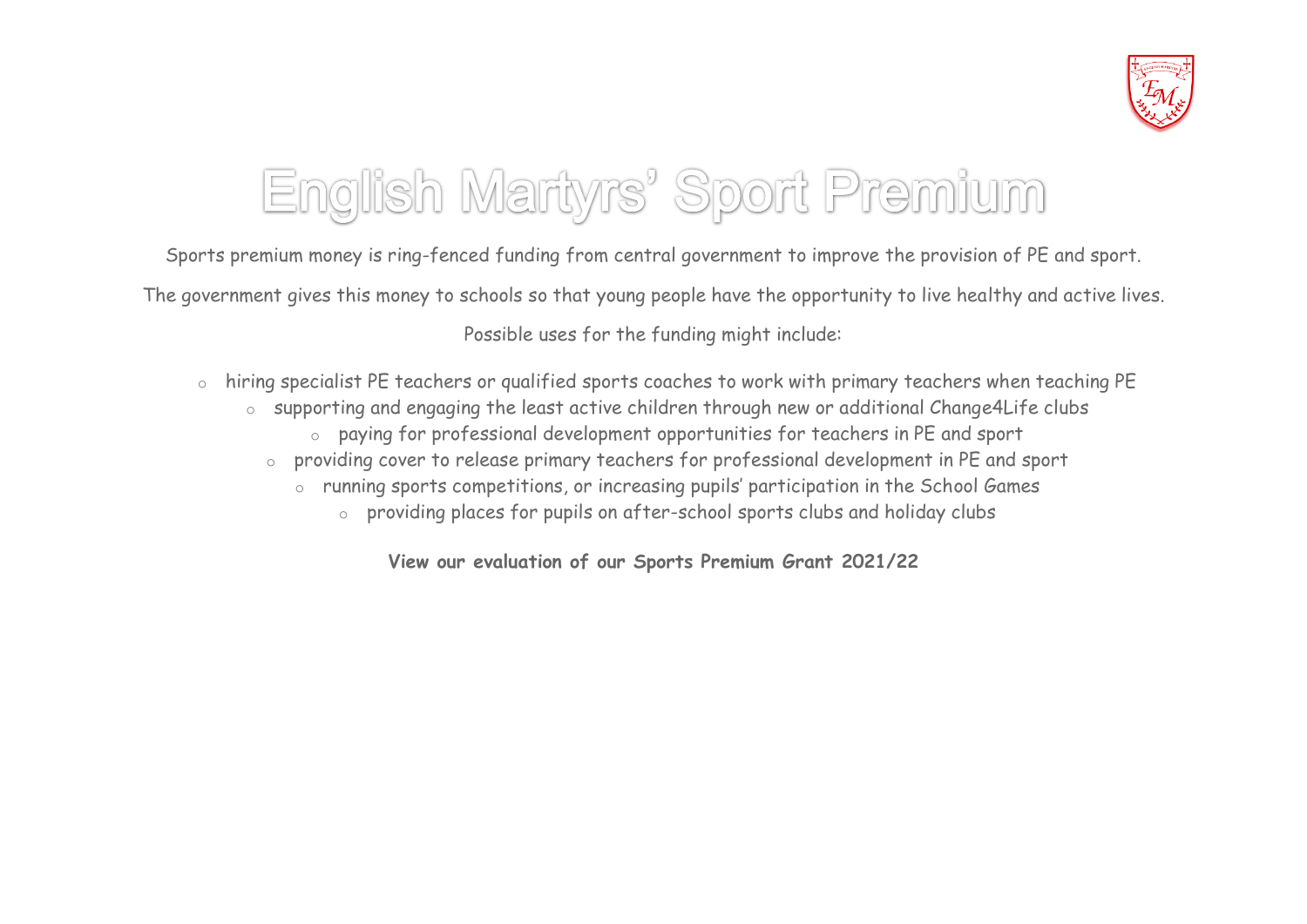

| Academic Year: 2021/22                                                                                                        | Total fund allocated: £17,560                                                                                                                                                                                                                                                             | Date Updated: March 2022              |                                                                                                                                                                                                                                                                                                                                                                                                                                                |                                                                                                                                                                                                      |
|-------------------------------------------------------------------------------------------------------------------------------|-------------------------------------------------------------------------------------------------------------------------------------------------------------------------------------------------------------------------------------------------------------------------------------------|---------------------------------------|------------------------------------------------------------------------------------------------------------------------------------------------------------------------------------------------------------------------------------------------------------------------------------------------------------------------------------------------------------------------------------------------------------------------------------------------|------------------------------------------------------------------------------------------------------------------------------------------------------------------------------------------------------|
| Key indicator 1: The engagement of all pupils in regular physical activity - Chief Medical Officers guidelines recommend that | Percentage of total allocation:                                                                                                                                                                                                                                                           |                                       |                                                                                                                                                                                                                                                                                                                                                                                                                                                |                                                                                                                                                                                                      |
| primary school pupils undertake at least 30 minutes of physical activity a day in school                                      |                                                                                                                                                                                                                                                                                           |                                       |                                                                                                                                                                                                                                                                                                                                                                                                                                                | 22%                                                                                                                                                                                                  |
| <b>Intent</b>                                                                                                                 | <b>Implementation</b>                                                                                                                                                                                                                                                                     |                                       | Impact                                                                                                                                                                                                                                                                                                                                                                                                                                         | <b>Sustainability</b>                                                                                                                                                                                |
| Ensure children take part in physical<br>activity on a regular basis                                                          | Walk a mile to be completed<br>every day<br>New sports equipment to be<br>given to each class and<br>leaders will be given training<br>on how to set up and lead<br>games during break and<br>lunchtimes<br>Lunchtime supervisors to be<br>given CPD on leading games by<br>team building | <b>Funding</b><br>allocated:<br>£2235 | Children improving fitness<br>throughout the school<br>year.<br>All children taking part in<br>$\bullet$<br>physical activity daily.<br>Children will be offered a<br>$\bullet$<br>range of activities to suit<br>all fitness levels allowing<br>all children to take part in<br>games throughout the<br>week.<br>Higher pupil involvement<br>$\bullet$<br>will help to improve the<br>health and wellbeing of<br>children in all year groups. | Continue with this in<br>2021-2022, especially<br>because of the focus<br>on physical well-being<br>because of the<br>lockdown.<br>New sports equipment<br>purchased for break<br>and lunchtime use. |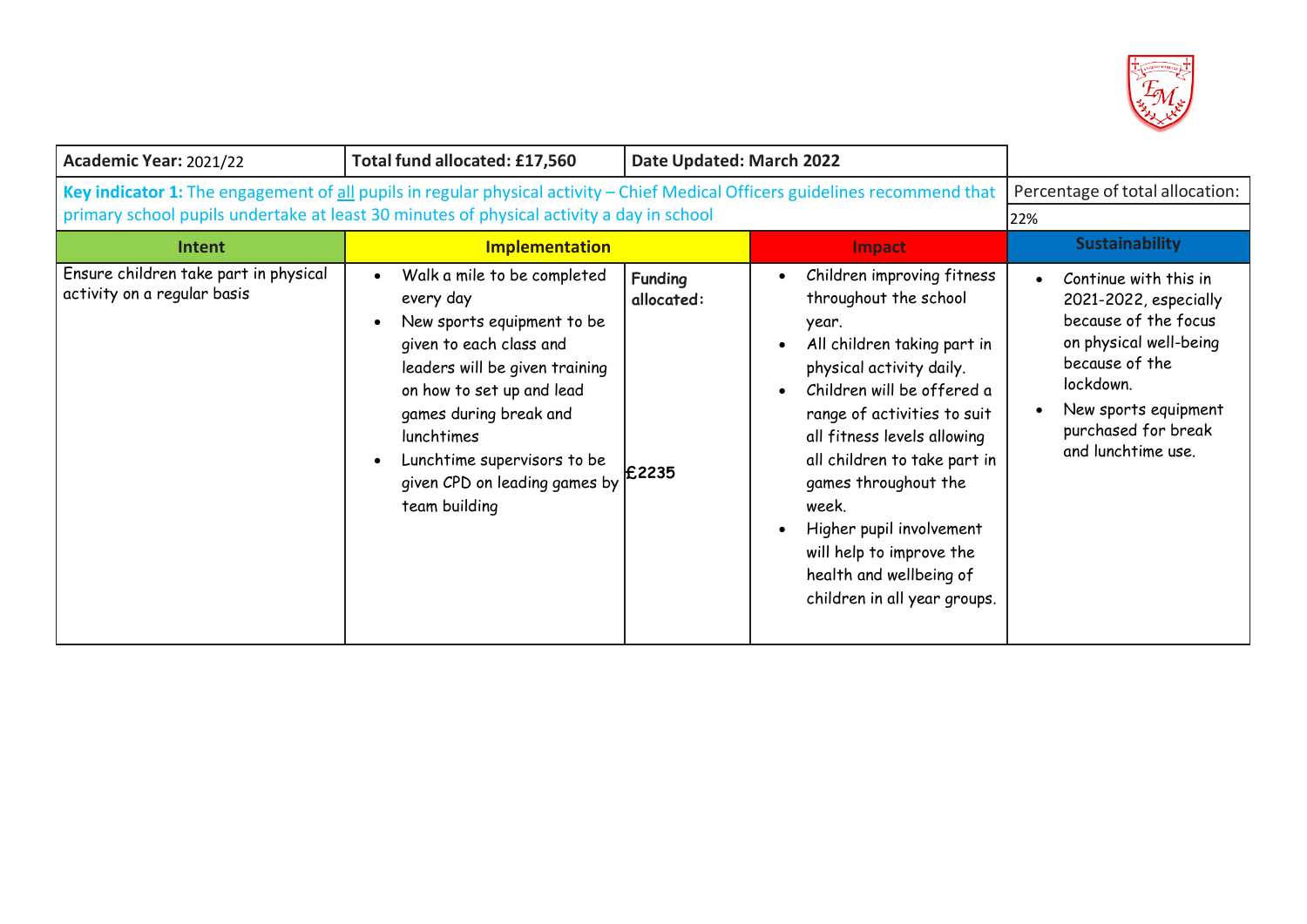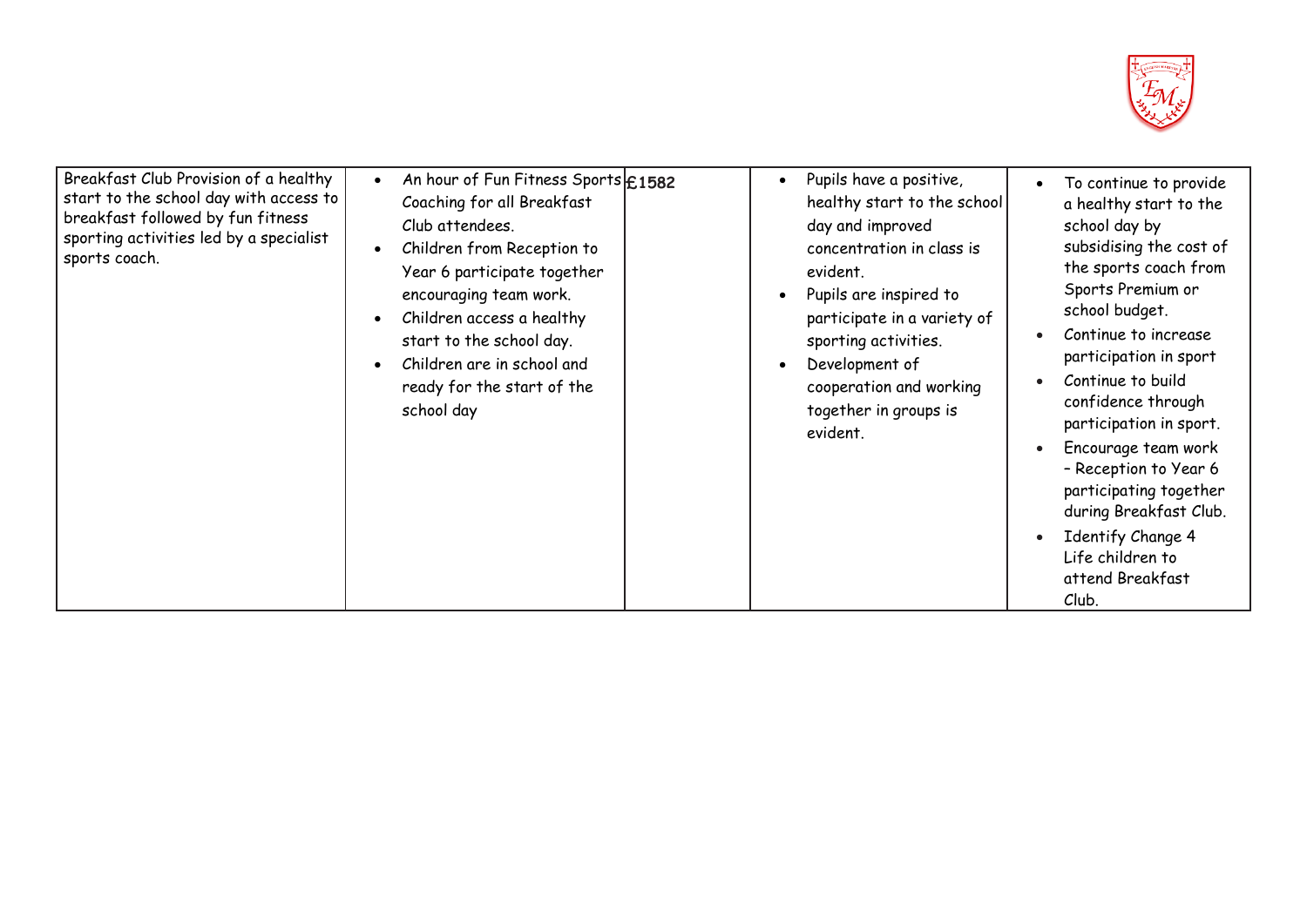

| Key indicator 2: The profile of PESSPA being raised across the school as a tool for whole school improvement                                                  | Percentage of total allocation:                                                                                                                             |                       |                                                                                                                                                                                                                                                                                                                                                   |                                                                                                                                                                |
|---------------------------------------------------------------------------------------------------------------------------------------------------------------|-------------------------------------------------------------------------------------------------------------------------------------------------------------|-----------------------|---------------------------------------------------------------------------------------------------------------------------------------------------------------------------------------------------------------------------------------------------------------------------------------------------------------------------------------------------|----------------------------------------------------------------------------------------------------------------------------------------------------------------|
|                                                                                                                                                               |                                                                                                                                                             |                       |                                                                                                                                                                                                                                                                                                                                                   | 6%                                                                                                                                                             |
| <b>Intent</b>                                                                                                                                                 | <b>Implementation</b>                                                                                                                                       |                       | Impact                                                                                                                                                                                                                                                                                                                                            | <b>Sustainability</b>                                                                                                                                          |
| PE lead to attend training with Local<br>authority and liaise with school games<br>leader.                                                                    | To access specialist<br>information and expertise.<br>To keep up to date with the<br>latest development                                                     | Funding<br>allocated: | PE Subject Leader is<br>able to keep up to<br>date and disseminate<br>information as<br>appropriate.<br>Staff are kept well<br>informed and are able<br>to access specialist<br>information.                                                                                                                                                      | To continue following training<br>plan each academy year.                                                                                                      |
| P.E Resources continually refreshed to<br>ensure all PE and extended schools<br>clubs/activities can be delivered using<br>equipment that is fit for purpose. | Termly equipment audit<br>completed and resources<br>updated/renewed as<br>appropriate. Resources<br>bought for PE lessons and<br>playtimes and lunchtimes. | £1000                 | School ensured all P.E.<br>equipment/apparatus<br>is fit for purpose this<br>ensures lessons are<br>delivered using a high<br>standard of<br>resources.<br>All children are<br>taught and are<br>confident<br>using/selecting the<br>correct equipment<br>for the different<br>activities and know<br>how to store these<br>safely within school. | Successfully<br>$\bullet$<br>developed children<br>having ownership of<br>their own resources,<br>being able to set up<br>and deliver different<br>activities. |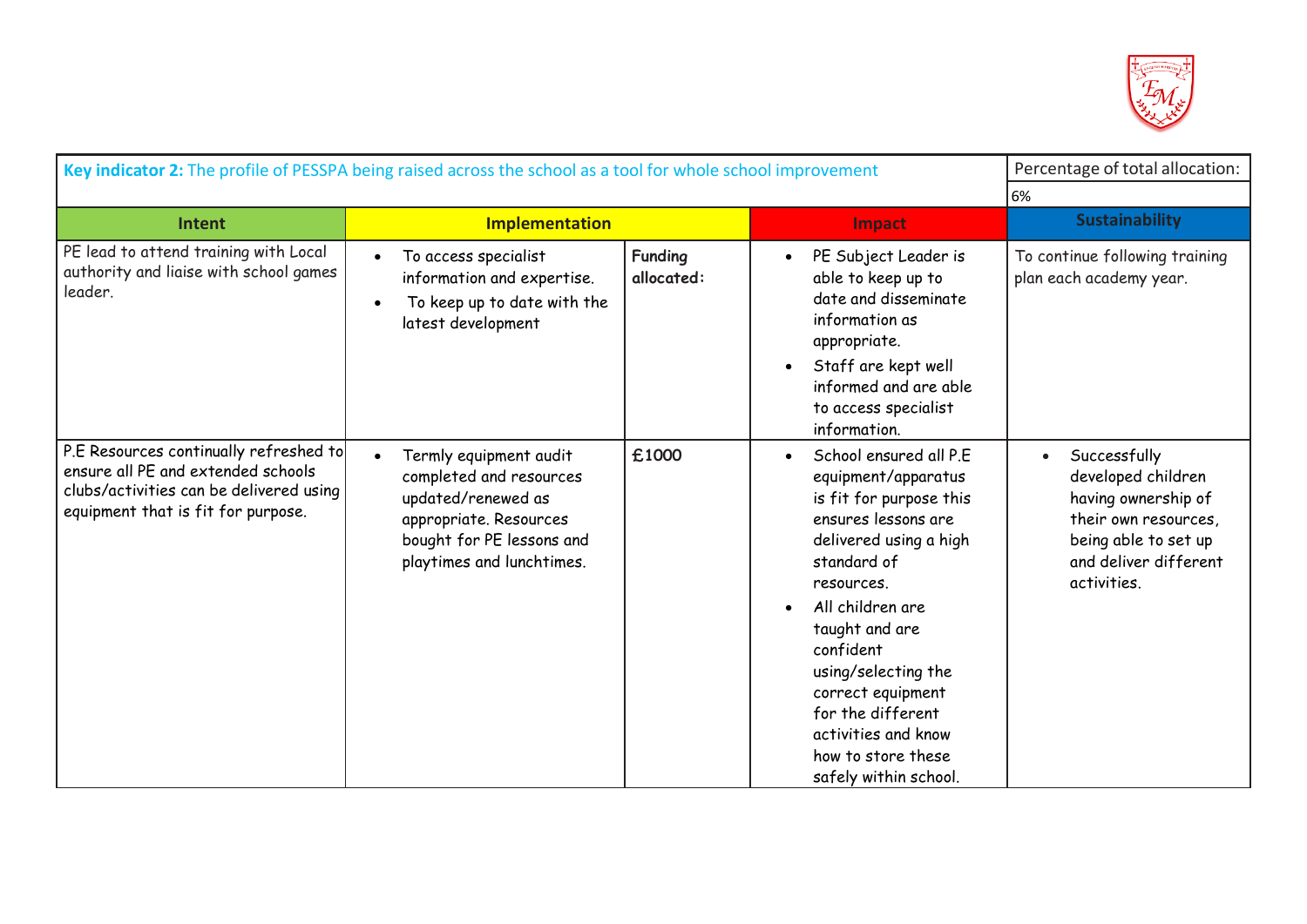

| Key indicator 3: Increased confidence, knowledge and skills of all staff in teaching PE and sport                                                           | Percentage of total allocation:                                                                                                                                                                                                                                      |      |                                                                                                                                                                                                                                                                                                          |                                                                                                                                                                                                                                                                                                                                                           |  |
|-------------------------------------------------------------------------------------------------------------------------------------------------------------|----------------------------------------------------------------------------------------------------------------------------------------------------------------------------------------------------------------------------------------------------------------------|------|----------------------------------------------------------------------------------------------------------------------------------------------------------------------------------------------------------------------------------------------------------------------------------------------------------|-----------------------------------------------------------------------------------------------------------------------------------------------------------------------------------------------------------------------------------------------------------------------------------------------------------------------------------------------------------|--|
|                                                                                                                                                             |                                                                                                                                                                                                                                                                      |      |                                                                                                                                                                                                                                                                                                          | 8%                                                                                                                                                                                                                                                                                                                                                        |  |
| Intent                                                                                                                                                      | <b>Implementation</b>                                                                                                                                                                                                                                                |      | Impact                                                                                                                                                                                                                                                                                                   | <b>Sustainability</b>                                                                                                                                                                                                                                                                                                                                     |  |
| Continue to develop the role of the PE<br>lead in school. PE lead to have time out<br>of class to prepare and plan for PE and<br>sport at English Martyrs'. | PE lead to develop their own $£1000$<br>skills and understanding<br>through training and<br>supportive mentoring.                                                                                                                                                    |      | PE across the school is<br>$\bullet$<br>more sequential in terms of<br>sports taught and festivals<br>and competitions for pupils<br>to participate in.                                                                                                                                                  | Teacher's upskilled in<br>their P.E teaching to<br>ensure children are<br>always receiving the<br>best possible provision<br>the school can offer.                                                                                                                                                                                                        |  |
| SLA with St. Anthony's Academy                                                                                                                              | Participation in Deanery<br>$\bullet$<br>competitions (Football, Key<br>Steps Gymnastics, Tennis,<br>Teddy Bear Olympics) - CPD<br>opportunities for staff .<br>Opportunity for staff to<br>liaise with staff from other<br>schools to share information<br>and idea | £550 | Opportunities to compete<br>with other Deanery schools<br>in a variety of fun<br>competitions.<br>Increased participation in<br>sport.<br>Staff disseminate<br>information and ideas<br>through staff development<br>meetings.<br>PE Lead from St. Anthony's<br>provides CPD in school for<br>all staff. | Continue to allocate SLA<br>cost within Sports<br>Premium or school<br>budget.<br>Continue to access new<br>CPD through PE Lead.<br>Investigate organising<br>competitions with local<br>schools to increase<br>participation and reduce<br>costs ensuring<br>sustainability should<br>budget allocation not<br>allow for cost of<br>transport to events. |  |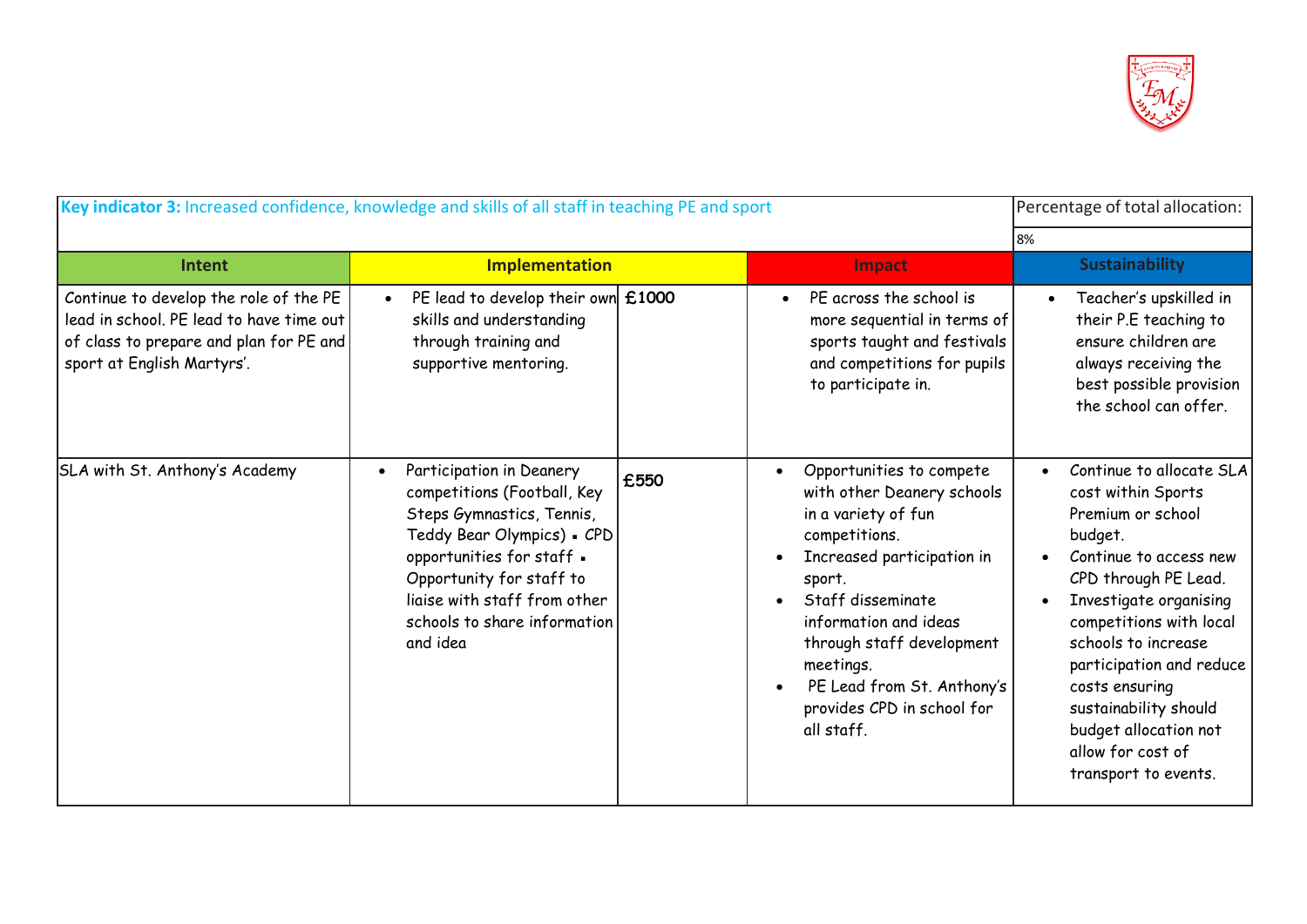

| Key indicator 4: Broader experience of a range of sports and activities offered to all pupils                                                                                              | Percentage of total allocation:                                                                                                                                                                                                                 |                                                                 |                                                                                                                                                                                                                                  |                                                                                                                                                                                                                                                  |
|--------------------------------------------------------------------------------------------------------------------------------------------------------------------------------------------|-------------------------------------------------------------------------------------------------------------------------------------------------------------------------------------------------------------------------------------------------|-----------------------------------------------------------------|----------------------------------------------------------------------------------------------------------------------------------------------------------------------------------------------------------------------------------|--------------------------------------------------------------------------------------------------------------------------------------------------------------------------------------------------------------------------------------------------|
|                                                                                                                                                                                            |                                                                                                                                                                                                                                                 |                                                                 |                                                                                                                                                                                                                                  | 58%                                                                                                                                                                                                                                              |
| Intent                                                                                                                                                                                     | <b>Implementation</b>                                                                                                                                                                                                                           |                                                                 | Impact                                                                                                                                                                                                                           | <b>Sustainability</b>                                                                                                                                                                                                                            |
| Specific coaching for a wider range of<br>sporting activities both within PE and<br>for extra-curricular clubs e.g. multi<br>sports, netball, bootcamp, football,<br>dodge ball, swimming. | Employ different coaches<br>to offer a wider range of<br>sport in PE and extra-<br>curricular activities.<br>Transport to swimming at<br>George Washington Primary<br>School.<br>Year 5 Autumn term<br>Year 4 Spring term<br>Year 3 Summer term | £4950<br>£3510                                                  | Extended schools register<br>$\bullet$<br>shows the number of<br>children participating in<br>extra-curriculum activities<br>is rising each year due to<br>the wide range of activities<br>we offer.                             | Promoted wider range<br>of physical activity<br>opportunities.                                                                                                                                                                                   |
| Residential Visits Derwent Hill                                                                                                                                                            | Pupils in Year 5 and Year 6<br>$\bullet$<br>are given the opportunity to<br>experience an outdoor<br>activity centre for one week<br>every other year.                                                                                          | £1100<br>PP children<br>supported also<br>by school<br>funding. | Pupils experience outdoor<br>activities and fitness they<br>would otherwise not have the<br>opportunity to experience.<br>Confidence in achieving goals<br>is evident<br>Participation in a team and<br>encouraging team values. | Pupils will continue to be<br>provided with the<br>opportunity to take part<br>in a residential<br>experience.<br>Funding will continue to<br>be subsidised using<br>Sports Premium, Pupil<br>Premium and school<br>budget.<br>Investigate other |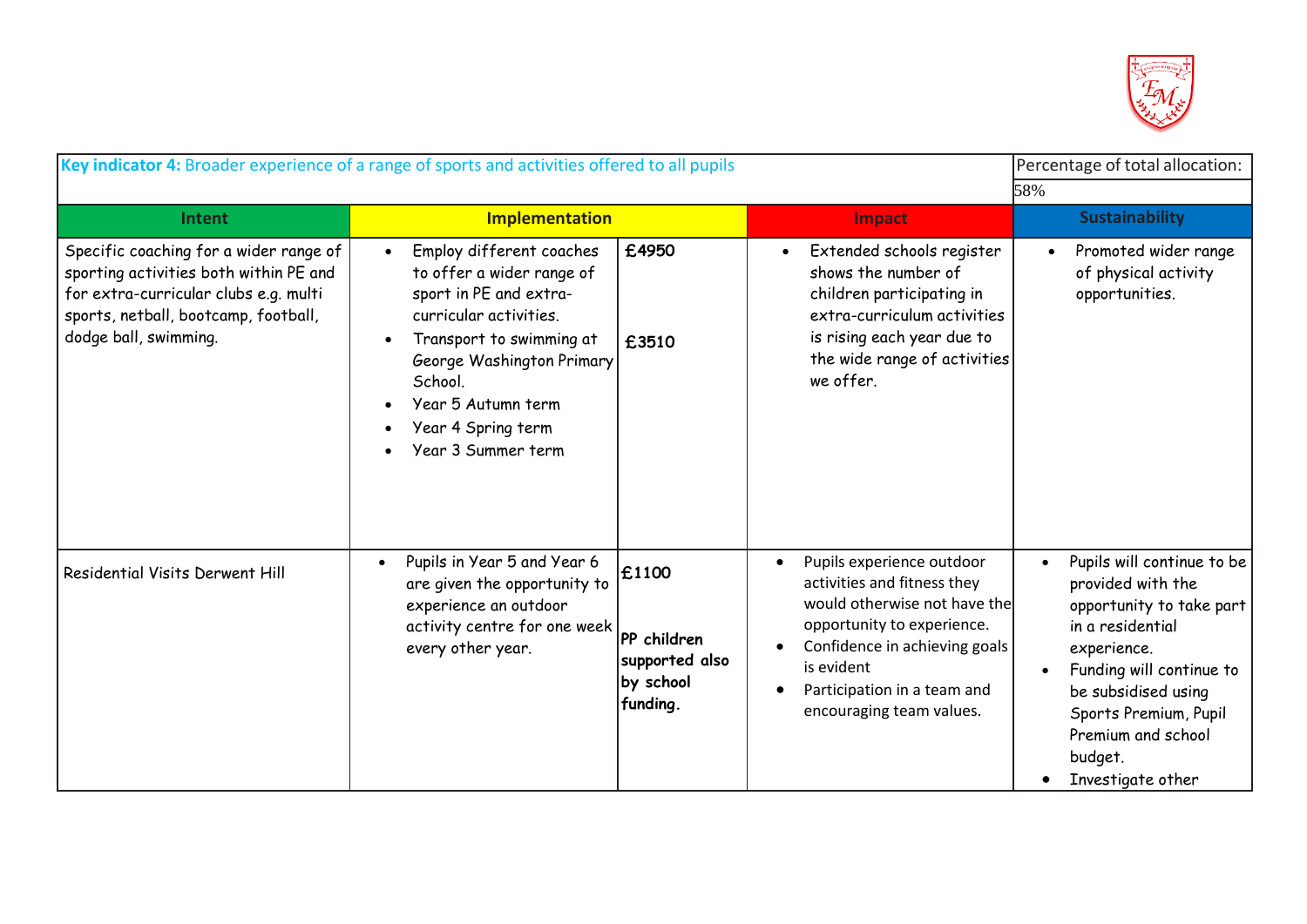

|                                                                                                                     |                                                                                                                                                                                                                   |      |                                                                                                             | outdoor providers to<br>ensure the best possible<br>opportunities and value<br>is achieved.                                                                                                                                                                   |
|---------------------------------------------------------------------------------------------------------------------|-------------------------------------------------------------------------------------------------------------------------------------------------------------------------------------------------------------------|------|-------------------------------------------------------------------------------------------------------------|---------------------------------------------------------------------------------------------------------------------------------------------------------------------------------------------------------------------------------------------------------------|
| Specialist Coaching Opportunities<br>Tennis<br>Hoopstarz                                                            | Opportunities to try<br>$\bullet$<br>different sports often not<br>available otherwise.<br>Pupils learn new skills and<br>$\bullet$<br>are inspired to further<br>develop their experiences<br>outside of school. | £633 | Taster sessions arranged<br>$\bullet$<br>followed by training blocks<br>delivered by specialist<br>coaches. | Continue to access<br>opportunities for<br>specialist coaching<br>events in school and free<br>taster sessions.<br>Investigate new sports<br>to introduce children to<br>via specialist coaching.<br>Work in partnership<br>with PE Lead at St.<br>Anthony's. |
| Ensuring children have access to being<br>taught how to be safe on a bike (for<br>example going to and from school) | Arrange for Bikeability (safe free<br>$\bullet$<br>cycling lessons) for Year 5                                                                                                                                    |      | Children passed their<br>Bikeability.                                                                       | To continue this<br>$\bullet$<br>programme for the next<br>academic year for<br>children in Year 5.                                                                                                                                                           |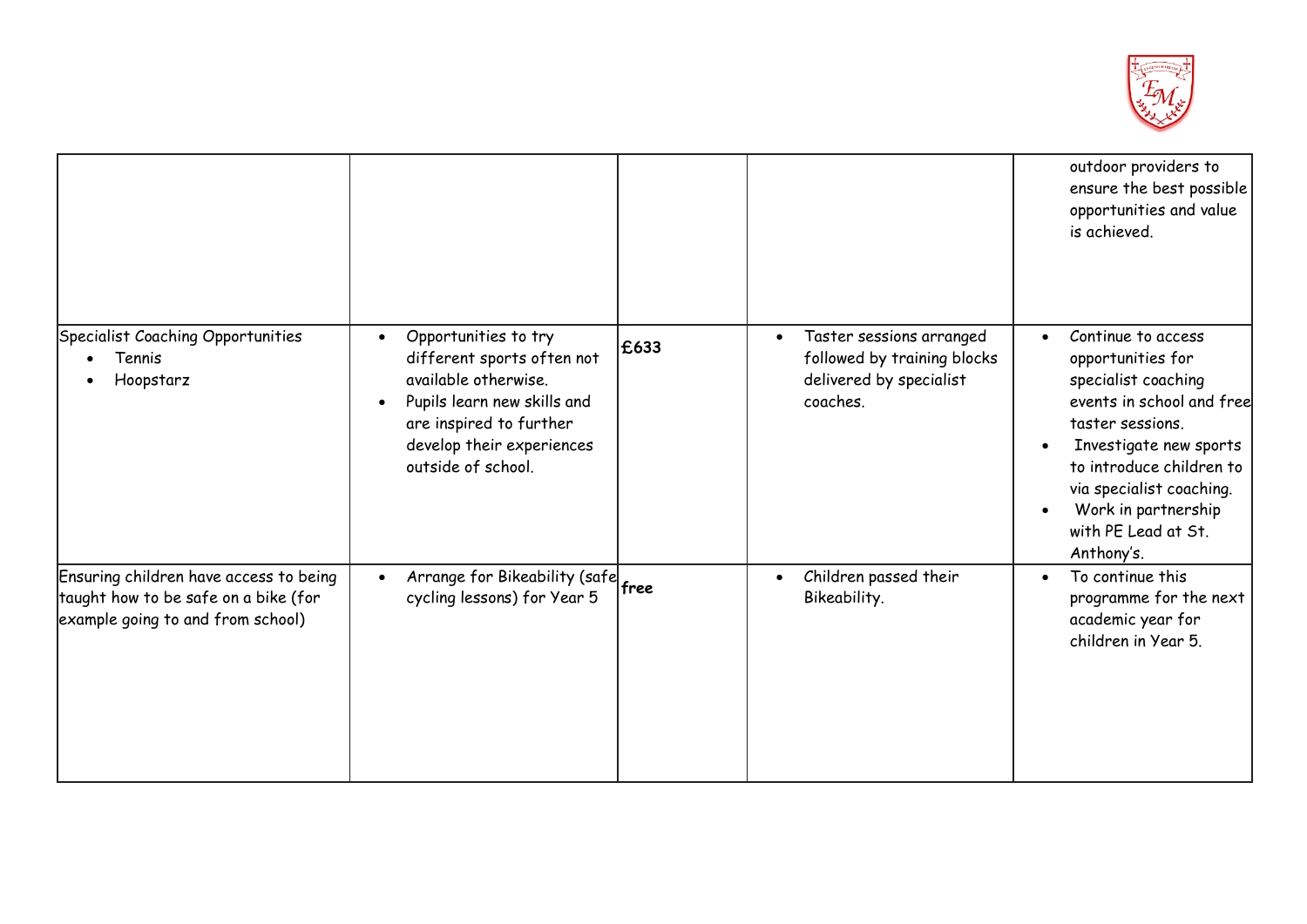

| Key indicator 5: Increased participation in competitive sport                                                              | Percentage of total allocation:                                                                                                                                                                                                                                      |                           |                                                                                                                                                                                                                                                                                                         |                                                                                                                                                                                                                                                                                     |
|----------------------------------------------------------------------------------------------------------------------------|----------------------------------------------------------------------------------------------------------------------------------------------------------------------------------------------------------------------------------------------------------------------|---------------------------|---------------------------------------------------------------------------------------------------------------------------------------------------------------------------------------------------------------------------------------------------------------------------------------------------------|-------------------------------------------------------------------------------------------------------------------------------------------------------------------------------------------------------------------------------------------------------------------------------------|
|                                                                                                                            |                                                                                                                                                                                                                                                                      |                           |                                                                                                                                                                                                                                                                                                         | 6%                                                                                                                                                                                                                                                                                  |
| Intent                                                                                                                     | <b>Implementation</b>                                                                                                                                                                                                                                                |                           | Impact                                                                                                                                                                                                                                                                                                  | <b>Sustainability</b>                                                                                                                                                                                                                                                               |
| Inter School Competitions and Affiliation<br>Fees<br><b>Deanery Intra Competitions</b><br><b>Transport to Competitions</b> | Opportunity for participation   £1000<br>with other schools<br>Experience of team work and<br>$\bullet$<br>team values.<br>Pupils more competitive and<br>$\bullet$<br>work as a team.                                                                               |                           | Increased quality of<br>$\bullet$<br>provision.<br>Pupils keep fit while having<br>fun.<br>Opportunity to enhance<br>pupils skills<br>Pupils more competitive and<br>$\bullet$<br>work as a team.<br>Pupils keep fit while having<br>fun.                                                               | Participate in<br>competitions wherever<br>feasible and practical.<br>Reduce transport costs<br>by sharing transport with<br>other local Deanery<br>school to competitions<br>wherever possible.                                                                                    |
| SLA with St. Anthony's Academy                                                                                             | Participation in Deanery<br>$\bullet$<br>competitions (Football, Key<br>Steps Gymnastics, Tennis,<br>Teddy Bear Olympics) . CPD<br>opportunities for staff .<br>Opportunity for staff to<br>liaise with staff from other<br>schools to share information<br>and idea | Costed in<br>indicator 3. | Opportunities to compete<br>$\bullet$<br>with other Deanery schools<br>in a variety of fun<br>competitions.<br>Increased participation in<br>sport.<br>Staff disseminate<br>information and ideas<br>through staff development<br>meetings.<br>PE Lead from St. Anthony's<br>provides CPD in school for | Continue to allocate SLA<br>cost within Sports<br>Premium or school<br>budget.<br>Continue to access new<br>CPD through PE Lead.<br>Investigate organising<br>competitions with local<br>schools to increase<br>participation and reduce<br>costs ensuring<br>sustainability should |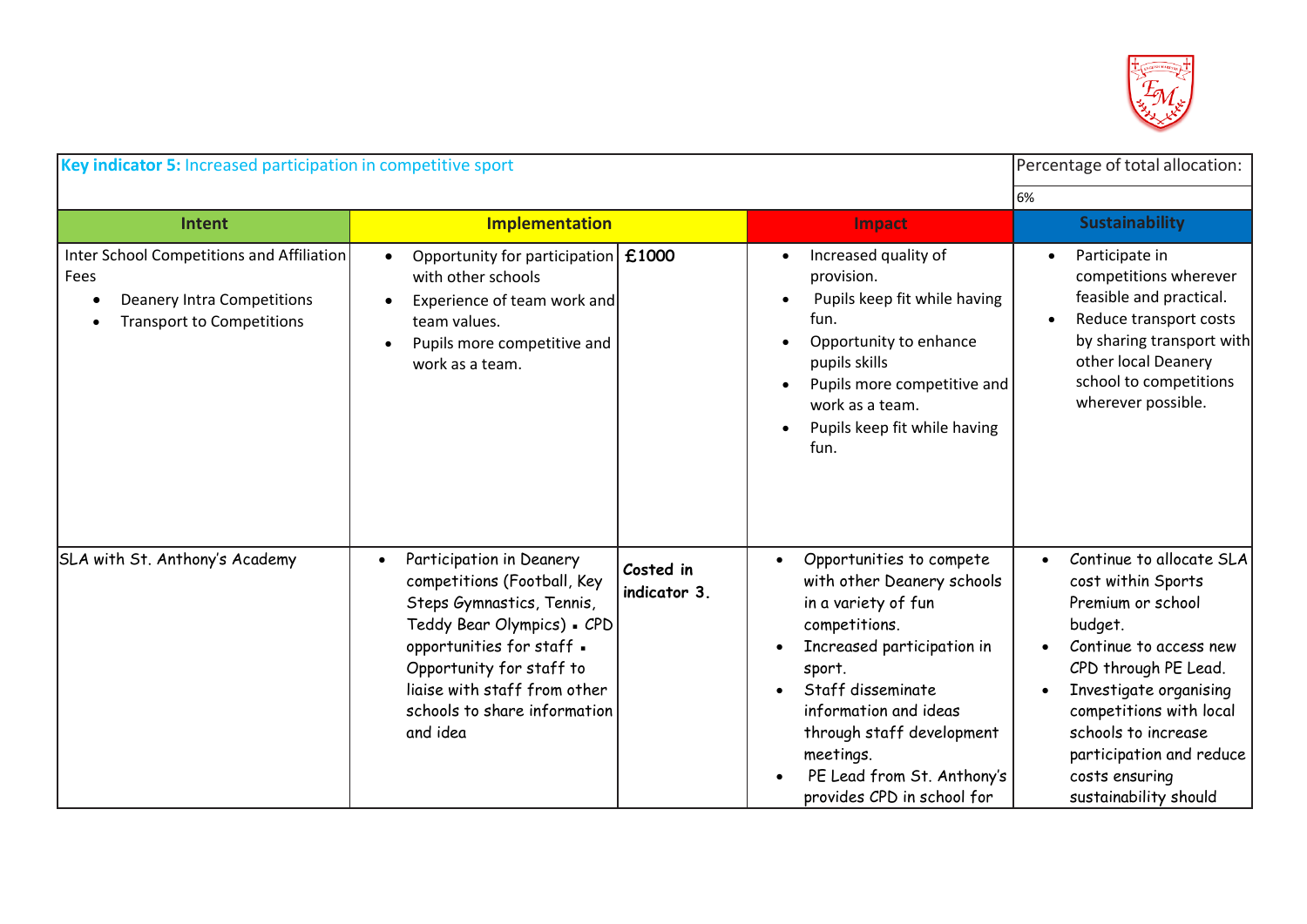

|                                                                                              |                                                                                                 | all staff.                                                                                                        | budget allocation not<br>allow for cost of<br>transport to events.                                                                                                                                                                       |
|----------------------------------------------------------------------------------------------|-------------------------------------------------------------------------------------------------|-------------------------------------------------------------------------------------------------------------------|------------------------------------------------------------------------------------------------------------------------------------------------------------------------------------------------------------------------------------------|
| Sports Ability Competition entry and<br>travel for pupils with physical and<br>medical needs | To enable pupils with physical<br>and medical needs to<br>participate in competition<br>sports. | Increased participation in<br>sport.<br>Increased confidence<br>Opportunity to take part<br>regardless of ability | Continue to give pupils<br>the opportunity to<br>participate whenever<br>opportunities arise. .<br>Investigate opportunities<br>for pupils to participate in<br>out of school activities<br>which may be available in<br>the local area. |